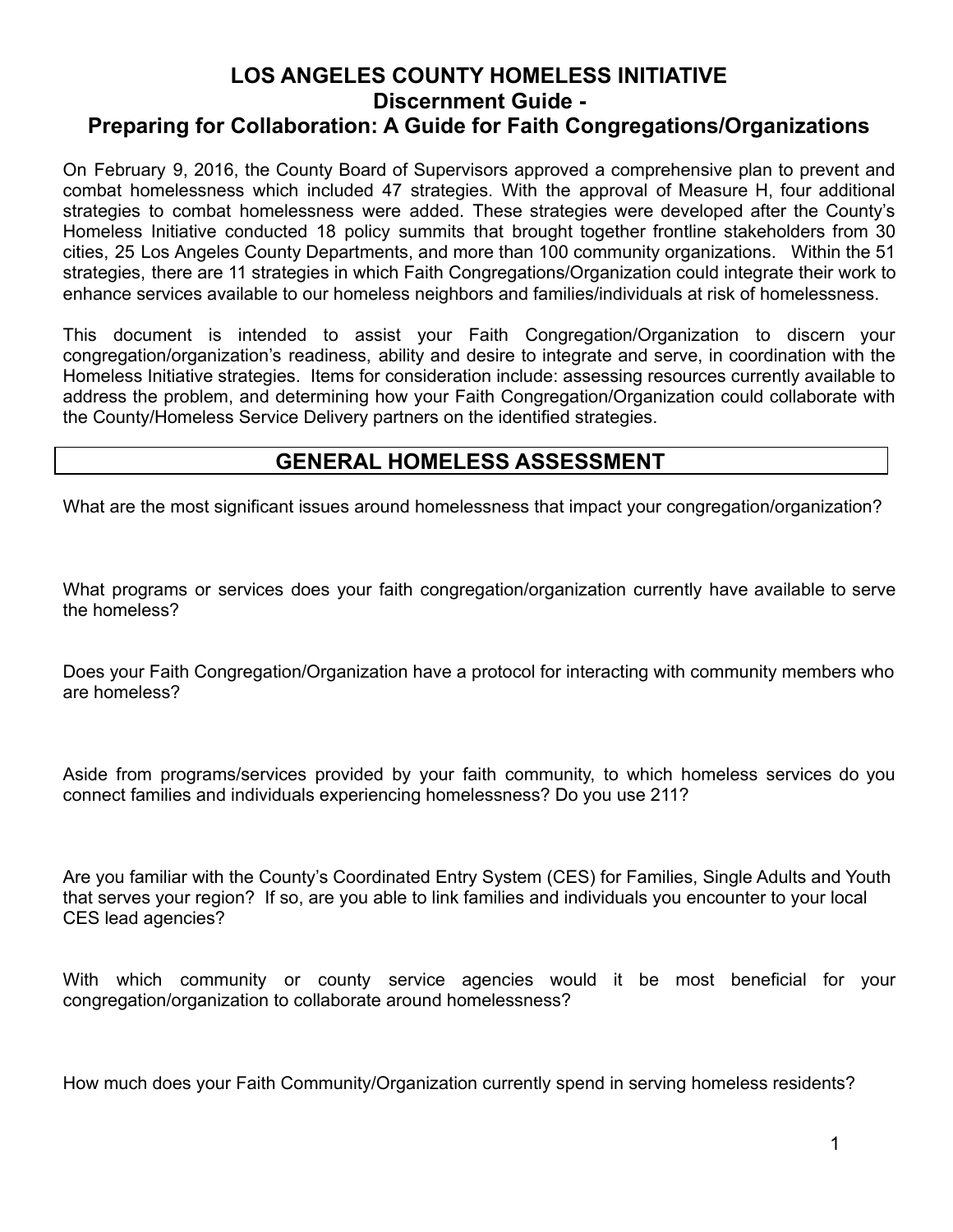# **COUNTY STRATEGIES TO COMBAT HOMELESSNESS WHERE FAITH COMMUNITIES/ORGANIZATIONS HAVE A KEY OPPORTUNITY TO INTEGRATE WITH COUNTY/ HOMELESS SERVICE DELIVERY PARTNERS**

#### **ENHANCING CONNECTION AND PROVIDING SERVICES**

**The faith community can play an integral role in strategies that focus on enhancing connection and providing services to individuals and families experiencing homelessness and those at risk of homelessness. Strategies with the greatest opportunity for integration and partnership on these areas include:**

**Strategy A1: Homeless Prevention for Families Strategy A5: Homeless Prevention for Individuals Strategy C2: Increasing Employment Opportunities by Supporting Social Enterprise Strategy C7: Subsidized Employment Program for Adults Strategy E7: Enhancing the Coordinated Entry System**

*Homeless Prevention for Families and Individuals (A1/A5)/Enhancing the Coordinated Entry System (E7)*

How does your Faith Congregation/Organization identify families, single adults and youth who are at risk of homelessness?

What are ways in which your Faith Congregation/Organization could partner with the County to reduce the number of families, single adults and youth who become homeless?

What opportunities exist within your Faith Congregation/Organization to connect individuals and families experiencing homelessness to the County's Coordinated Entry System (CES) for Families, Single Adults and Youth that serves your region?

What resources does your Faith Congregation/Organization have or that could be redirected for homeless prevention services for families, single adults and youth?

How frequently does your Faith Congregation/Organization encounter disabled homeless neighbors?

How can your Faith Congregation/Organization provide support to each of the below populations who experience homelessness?

- Disabled homeless individuals pursuing SSI
- Young people, ages 18-24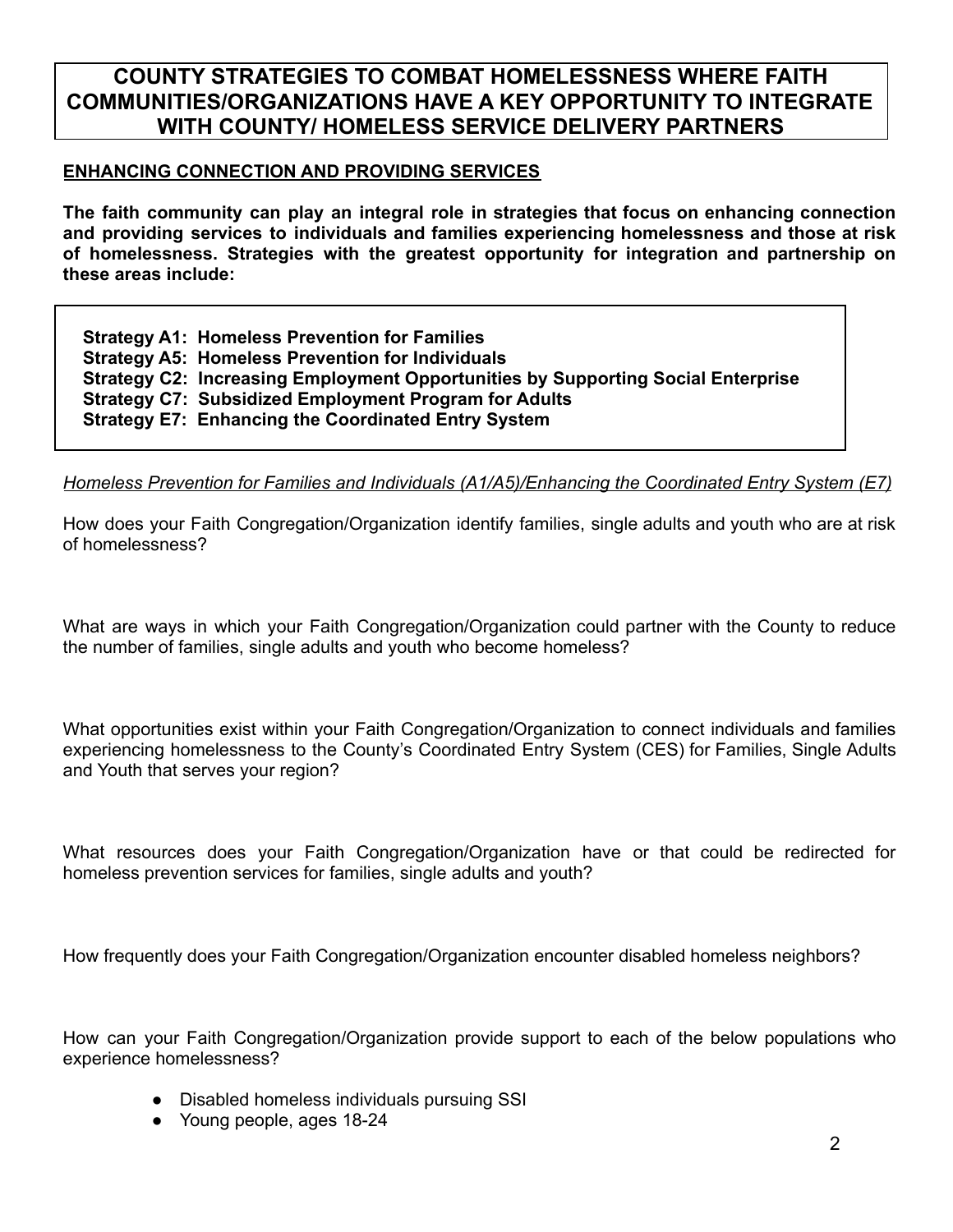- Families which include at least one child under age 18
- Single Adults
- Veterans
- Single Adults who have been homeless for at least one year

### *Increase Employment for Homeless Adults through Supporting Social Enterprise (C2) / Subsidized Employment for Individuals (C7)*

Social Enterprises are profit or non-profit organizations whose primary purpose is "the common good and advancing their social, environmental and human justice agendas." Many Social Enterprises provide a supportive work environment for those with significant barriers to employment. Social Enterprises provide those with barriers to employment, including individuals experiencing homelessness, those reentering the community from incarceration, Veterans, disconnected youth, and those with disabilities, subsidized transitional employment combined with case management, supportive services and job readiness skills to prepare the hard-to-serve individual for unsubsidized, permanent employment.

How could your Faith Congregation/Organization work with the local Chamber of Commerce and business owners to increase employment opportunities for homeless/recently homeless neighbors by partnering with social enterprise?

V

What support could your Faith Congregation/Organization provide to an individual who was recently employed (i.e., transportation assistance, appropriate clothing, etc.)?

## *Additional recommendations or suggestions from Faith Congregations/Organizations*

What are other possible opportunities for your Faith Congregation/Organization to partner with the county or its homeless service providers to serve families and individuals experiencing or at-risk of homelessness?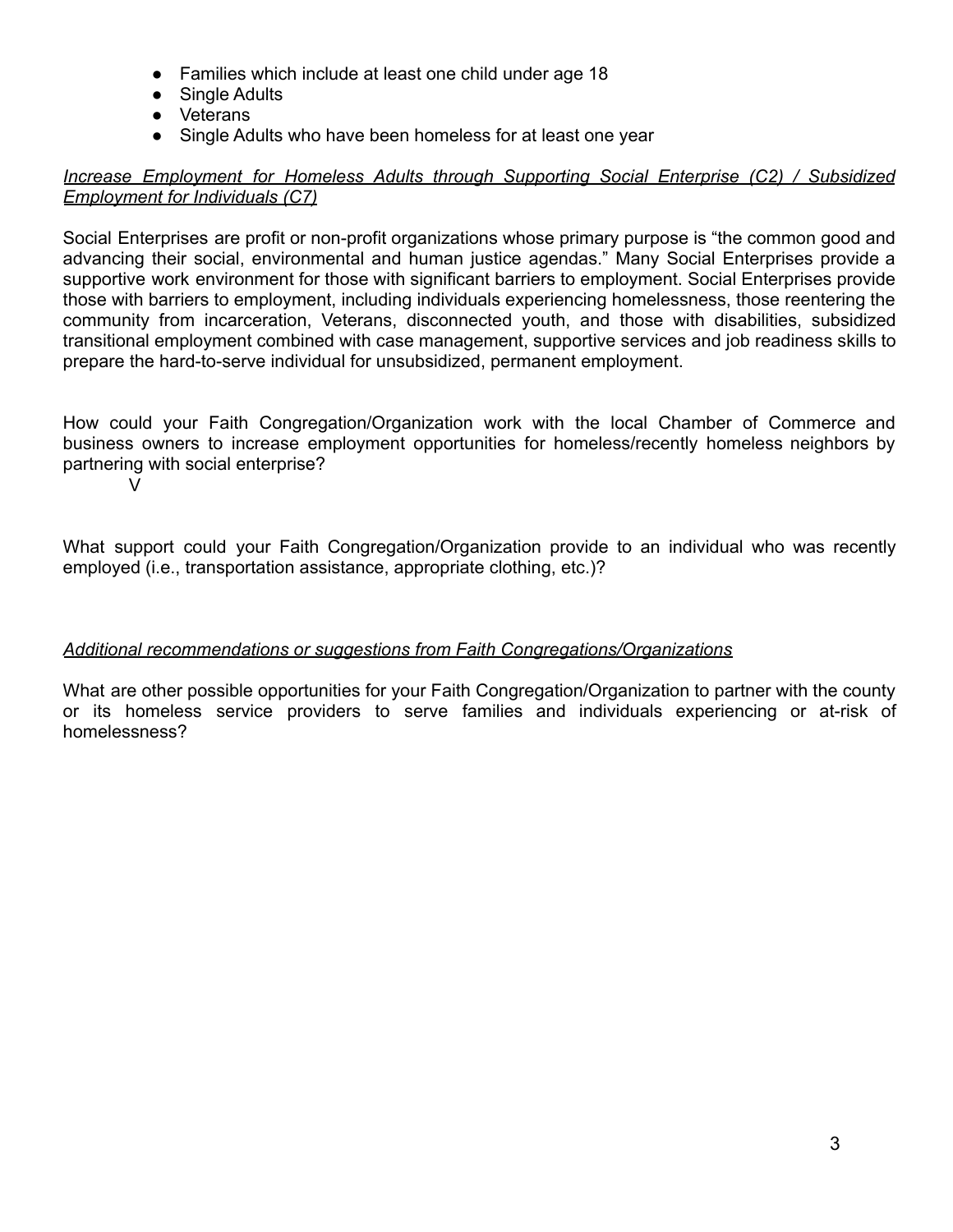### **INCREASING SHELTER AND HOUSING OPPORTUNITIES FOR INDIVIDUALS AND FAMILIES EXPERIENCING HOMELESSNESS**

**The faith community can play an integral role in strategies that focus on increasing shelter and housing opportunities for individuals and families experiencing homelessness. Strategies with the greatest opportunity for integration and partnership in these areas include:**

|                     | Strategy B1: Provide Subsidized Housing to Homeless Disabled Individuals Pursuing |
|---------------------|-----------------------------------------------------------------------------------|
|                     | <b>Supplemental Security Income (SSI)</b>                                         |
| <b>Strategy B3:</b> | <b>Partner with Cities to Expand Rapid Rehousing</b>                              |
| <b>Strategy B4:</b> | <b>Facilitate Utilization of Federal Housing Subsidies</b>                        |
| <b>Strategy E8:</b> | <b>Enhance the Emergency Shelter System</b>                                       |
|                     | <b>Strategy E14: Enhanced Services for Transition Age Youth</b>                   |
|                     | Strategy F7: Preserve Current Affordable Housing and Promote the Development of   |
|                     | Affordable Housing for Homeless Families and Individuals                          |

*Provide Subsidized Housing for Homeless Disabled Individuals Pursuing SSI (B1) / Expanding Rapid Rehousing (B3) / Facilitate Utilization of Federal Housing Subsidies (B4) / Enhanced Services for Transition Age Youth (E14) / Preserve Current Affordable Housing and Promote the Development of Affordable Housing for Homeless Families and Individuals (F7)*

What could your Faith Congregation/Organization do to encourage landlords to provide housing opportunities to homeless individuals and families?

How does your Faith Congregation/Organization currently support families and individuals who have been recently housed in your community?

What resources does your Faith Congregation/Organization currently have or could redirect to provide support for individuals and families who have become housed?

What are the housing opportunities (e.g. shared housing opportunities, congregation-owned property) available within your Faith Congregation/Organization that could be appropriate for each of the below populations experiencing homelessness?

- Disabled homeless individuals pursuing SSI
- Young people, ages 18-24
- Families with at least one child under age 18
- Single Adults
- Veterans

'

• Single Adults who have been homeless for at least one year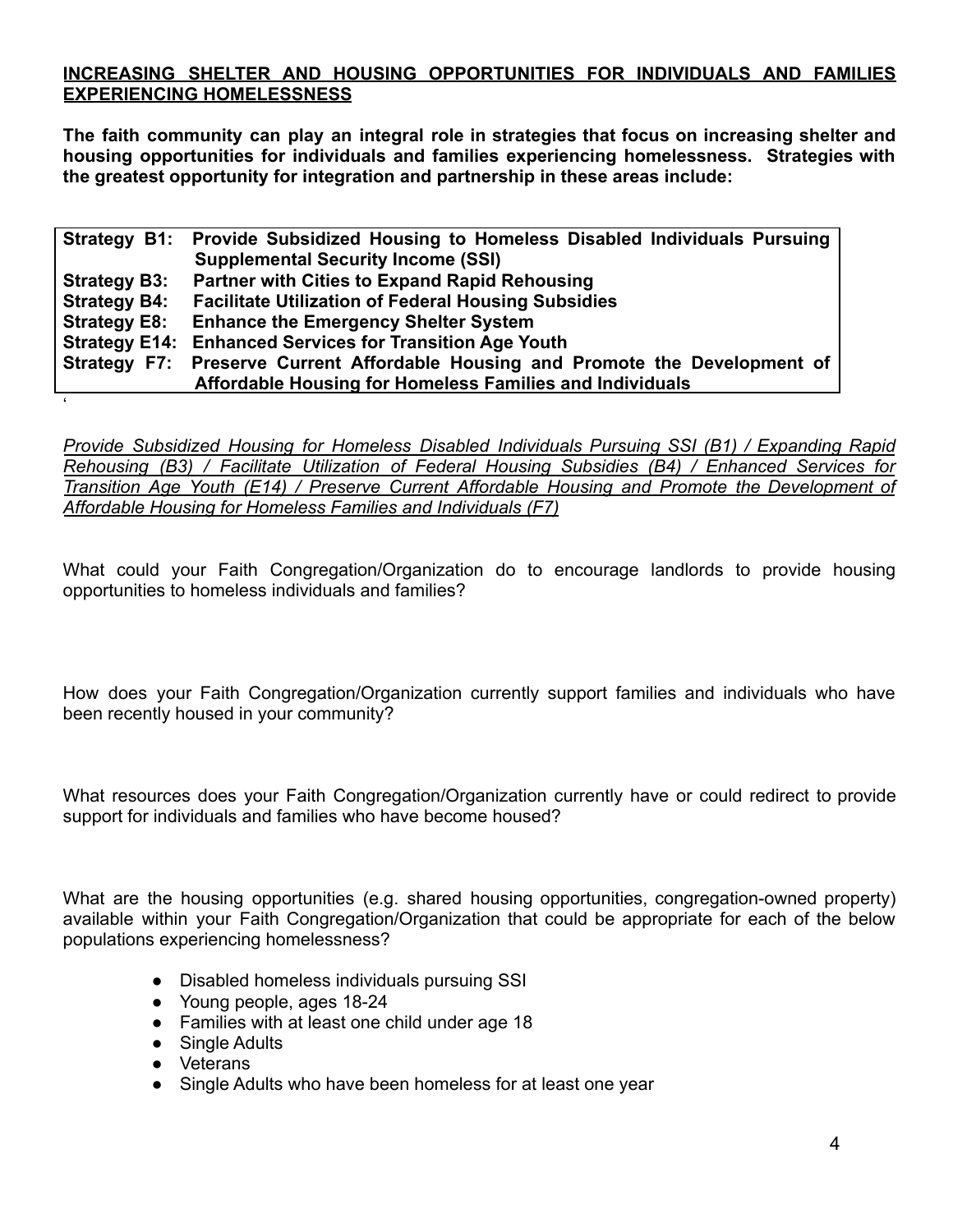How could your Faith Congregation/Organization assist in identifying properties and housing opportunities that LAHSA and/or LA County departments and/or nonprofits can use for permanent supportive housing or rapid rehousing? These housing opportunities could be single family homes, multi-family housing, non-residential buildings that could be converted, or vacant land where housing could be built.

### *Enhancing the Emergency Shelter System (E8)*

Does your Faith Congregation/Organization provide shelter for individuals and/or families experiencing homelessness?

Does your Faith Congregation/Organization provide safe parking for persons experiencing homelessness and living in their cars/recreational vehicles? If not, would your congregation/organization be interested in doing so?

Does your Faith Congregation/Organization have access to under-utilized property or property that could be converted for ongoing use as short-term emergency housing or bridge housing?

What are ways your Faith Congregation/Organization could partner with the County to enhance the Emergency Shelter System?

#### *Enhanced Services for Transition Age Youth (E14)*

What are ways your Faith Congregation/Organization could encourage members to become host homes for young people?

Does your Faith Congregation/Organization have any space that could be used as a Transition Age Youth drop-in center?

#### *Preserve Current Affordable Housing and Promote the Development of Affordable Housing for Homeless Families and Individuals (F7)*

What can your Faith Congregation/Organization do to provide education to the community to support siting of affordable housing?

How can your Faith Congregation/Organization be mobilized to advocate for the development of affordable housing for homeless families and individuals?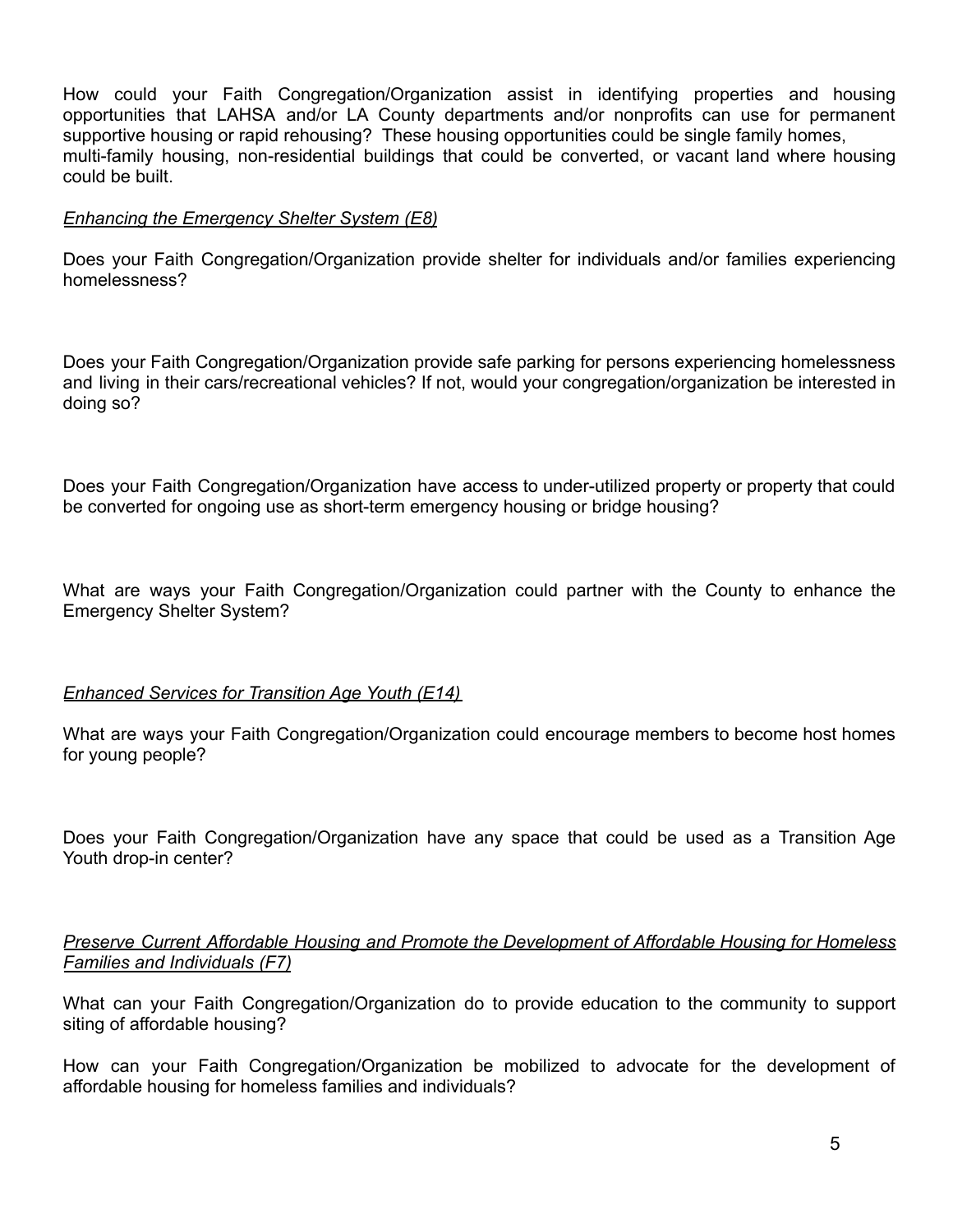| <b>IDENTIFICATION OF STRATEGIES WHERE YOUR FAITH CONGREGATION/ORGANIZATION IS</b>                                                                                                                                   |  |
|---------------------------------------------------------------------------------------------------------------------------------------------------------------------------------------------------------------------|--|
| <b>INTERESTED IN POTENTIAL COLLABORATION WITH THE COUNTY AND/OR</b><br><b>COMMUNITY HOMELESS SERVICES PROVIDERS</b>                                                                                                 |  |
| <b>FAITH CONGREGATION</b>                                                                                                                                                                                           |  |
| SERVICE PLANNING AREA YOU ARE IN: __________                                                                                                                                                                        |  |
| <b>Contact Information:</b>                                                                                                                                                                                         |  |
| Name:<br>Title:                                                                                                                                                                                                     |  |
| <b>Phone Number:</b><br><b>Email Address:</b><br>Our faith congregation/organization is interested in partnership opportunities around strategies focused on                                                        |  |
| enhancing connection and providing services.                                                                                                                                                                        |  |
| Strategy A1: Homeless Prevention for Families                                                                                                                                                                       |  |
| _ Strategy A5: Homeless Prevention for Individuals<br>_ Strategy C2: Increasing Employment Opportunities by Supporting Social Enterprise                                                                            |  |
| Strategy C7: Subsidized Employment Program for Adults                                                                                                                                                               |  |
| Strategy E7: Enhancing the Coordinated Entry System<br>__ Other: (Please provide details on separate sheet) _____                                                                                                   |  |
| We are interested in serving the following populations who experience homelessness (check all that                                                                                                                  |  |
| apply)                                                                                                                                                                                                              |  |
| $\Box$ Families with at least one child under age 18<br>□ Single Adults<br>□ Young People, ages 18-24<br>D Veterans                                                                                                 |  |
| $\Box$ Disabled homeless individuals<br>$\Box$ Single Adults who have been homeless at least one year                                                                                                               |  |
|                                                                                                                                                                                                                     |  |
| Our faith congregation/organization is interested in partnership opportunities around strategies focused<br>on increasing shelter and housing opportunities for individuals and families experiencing homelessness. |  |
| Strategy B1: Provide Subsidized Housing to Homeless Disabled Individuals Pursuing Supplemental<br>Security Income (SSI)                                                                                             |  |
| Partner with Cities to Expand Rapid Rehousing<br>Strategy B3:<br>Strategy B4: Facilitate Utilization of Federal Housing Subsidies                                                                                   |  |
| Strategy E8: Enhance the Emergency Shelter System                                                                                                                                                                   |  |
| Strategy E14: Enhanced Services for Transition Age Youth<br>Strategy F7: Preserve Current Affordable Housing and Promote the Development of Affordable                                                              |  |
| Housing for Homeless Families and Individuals                                                                                                                                                                       |  |
| Other: (Please provide details on separate sheet)                                                                                                                                                                   |  |
| We are interested in providing shelter/housing the following populations who experience homelessness<br>(check all that apply)                                                                                      |  |
| $\Box$ Single Adults<br>$\Box$ Families with at least one child under age 18                                                                                                                                        |  |
| □ Young People, ages 18-24<br>D Veterans<br>$\Box$ Disabled homeless individuals<br>$\Box$ Single Adults who have been homeless at least one year                                                                   |  |
|                                                                                                                                                                                                                     |  |

**Please complete and return this document to:**

**Los Angeles County Homeless Initiative 493 Kenneth Hahn Hall of Administration**